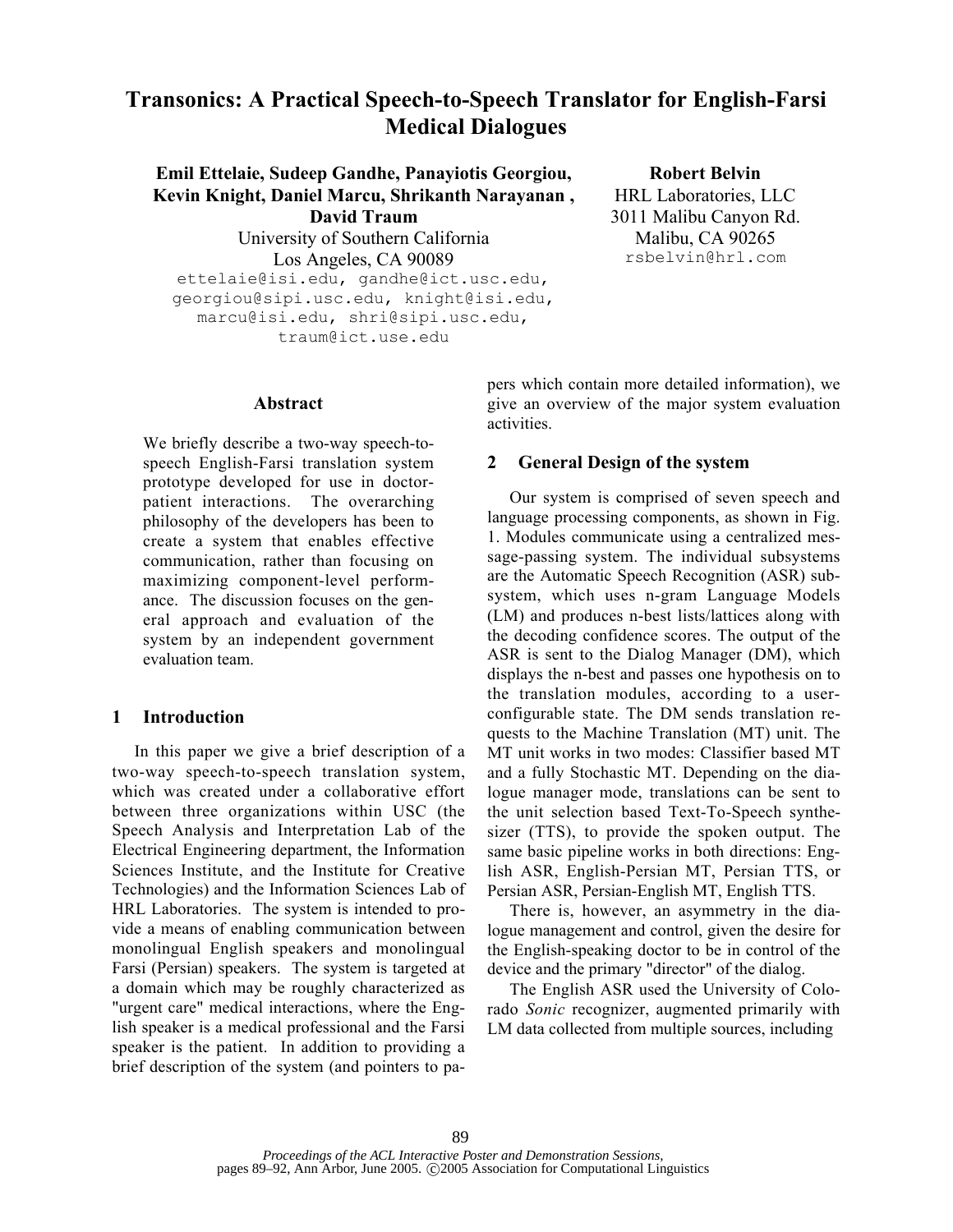

*Figure 1: Architecture of the Transonics system. The Dialogue Manager acts as the hub through which the individual components interact.*

our own large-scale simulated doctor-patient dialogue corpus based on recordings of medical students examining standardized patients (details in Belvin et al.  $2004$ .<sup>1</sup> The Farsi acoustic models r equired an eclectic approach due to the lack of existing labeled speech corpora. The approach included borrowing acoustic data from English by means of developing a sub-phonetic mapping between the two languages, as detailed in (Srinivasamurthy & Narayanan 2003), as well as use of a small existing Farsi speech corpus (FARSDAT), and our own team-internally generated acoustic data. Language modeling data was also obtained from multiple sources. The Defense Language Institute translated approximately 600,000 words of English medical dialogue data (including our standardized patient data mentioned above), and in addition, we were able to obtain usable Farsi text from mining the web for electronic news sources. Other smaller amounts of training data were ob tained from various sources, as detailed in (Narayanan et al. 2003, 2004). Additional detail on development methods for all of these components, system integration and evaluation can also be found in the papers just cited.

The MT components, as noted, consist of both a Classifier and a stochastic translation engine, both

developed by USC-ISI team members. The English Classifier uses approximately 1400 classes consisting mostly of standard questions used by medical care providers in medical interviews. Each class has a large number of paraphrases associated with it, such that if the care provider speaks one of those phrases, the system will identify it with the class and translate it to Farsi via tablelookup. If the Classifier cannot succeed in finding a match exceeding a confidence threshold, the stochastic MT engine will be employed. The stochastic MT engine relies on n-gram correspondences between the source and target languages. As with ASR, the performance of the component is highly dependent on very large amounts of training data. Again, there were multiple sources of training data used, the most significant being the data generated by our own team's English collection effort, supported by translation into Farsi by DLI. Further details of the MT components can be found in Narayanan et al., *op.cit*.

### 3 Enabling Effective Communication

The approach taken in the development of Transonics was what can be referred to as the *total communication pathway*. We are not so concerned with trying to maximize the performance of a given component of the system, but rather with the effectiveness of the system as a whole in facilitating actual communication. To this end, our design and development included the following:

<sup>&</sup>lt;sup>1</sup> Standardized Patients are typically actors who have been trained by doctors or nurses to portray symptoms of particular illnesses or injuries. They are used extensively in medical education so that doctors in training don't have to "practice" on real patients.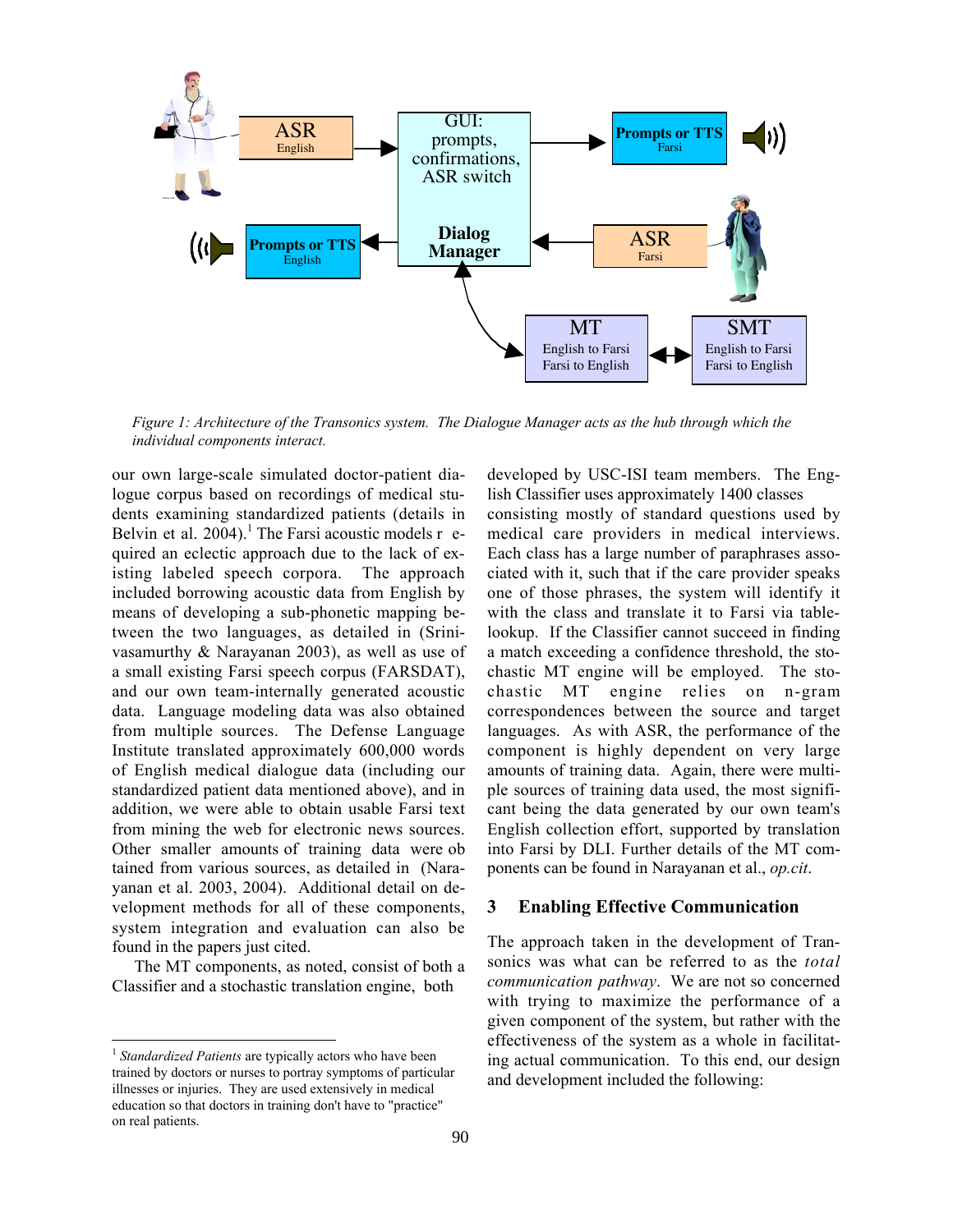i. an "educated guess" capability (system guessing at the meaning of an utterance) from the Classifier translation mechanism—this proved very useful for noisy ASR output, especially for the restricted domain of medical interviews.

ii. a flexible and robust SMT good for filling in where the more accurate Classifier misses.

iii. exploitation of a partial n-best list as part of the GUI used by the doctor/medic for the English ASR component and the Farsi-to-English translation component.

iv. a dialog manager which in essence occasionally makes "suggestions" (for next questions for the doctor to ask) based on query sets which are topically related to the query the system believes it recognized the doctor to have spoken.

Overall, the system achieves a respectable level of performance in terms of allowing users to follow a conversational thread in a fairly coherent way, despite the presence of frequent ungrammatical or awkward translations (i.e. despite what we might call *non-catastrophic* errors).

#### 4 Testing and Evaluation

In addition to our own laboratory tests, the system was evaluated by MITRE as part of the DARPA program. There were two parts to the MITRE evaluations, a "live" part, designed primarily to evaluate the overall task-oriented effectiveness of the systems, and a "canned" part, designed primarily to evaluate individual components of the systems.

The live evaluation consisted of six medical professionals (doctors, corpsmen and physician's assistants from the Naval Medical Center at Quantico, and a nurse from a civilian institution) conducting unrehearsed "focused history and physical exam" style interactions with Farsi speakers playing the role of patients, where the English-speaking doctor and the Farsi-speaking patient communicated by means of the Transonics system. Since the cases were common enough to be within the realm of general internal medicine, there was no attempt to align ailments with medical specializations among the medical professionals.

MITRE endeavored to find primarily monolingual Farsi speakers to play the role of patient, so as to provide a true test of the system to enable communication between people who would otherwise have no way to communicate. This goal was only partially realized, since one of the two Farsi patient role-players was partially competent in English. $<sup>2</sup>$ </sup> The Farsi-speaking role-players were trained by a medical education specialist in how to simulate symptoms of someone with particular injuries or illnesses. Each Farsi-speaking patient role-player received approximately 30 minutes of training for any given illness or injury. The approach was *similar* to that used in training standardized patients, mentioned above (footnote 1) in connection with generation of the dialogue corpus.

MITRE established a number of their own metrics for measuring the success of the systems, as well as using previously established metrics. A full discussion of these metrics and the results obtained for the Transonics system is beyond the scope of this paper, though we will note that one of the most important of these was task-completion. There were 5 significant facts (5 distinct facts for each of 12 different scenarios) that the medical professional should have discovered in the process of interviewing/examining each Farsi patient. The USC/HRL system averaged 3 out of the 5 facts, which was a slightly above-average score among the 4 systems evaluated. A "significant fact" consisted of determining a fact which was critical for diagnosis, such as the fact that the patient had been injured in a fall down a stairway, the fact that the patient was experiencing blurred vision, and so on. Significant facts did not include items such as a patient's age or marital status.<sup>3</sup> We report on this measure in that it is perhaps the single most important component in the assessment, in our opinion, in that it is an indication of many aspects of the system, including *both* directions of the translation system. That is, the doctor will very likely conclude correct findings only if his/her question is translated correctly to the patient, and also if the patient's answer is translated correctly for the doctor. In a true medical exam, the doctor may have

<sup>&</sup>lt;sup>2</sup>  $2$  There were additional difficulties encountered as well, having to do with one of the role-players not adequately grasping the goal of role-playing. This experience highlighted the many challenges inherent in simulating domain-specific spontaneous dialogue.

<sup>&</sup>lt;sup>3</sup>Unfortunately, there was no baseline evaluation this could be compared to, such as assessing whether any of the critical facts could be determined without the use of the system at all.